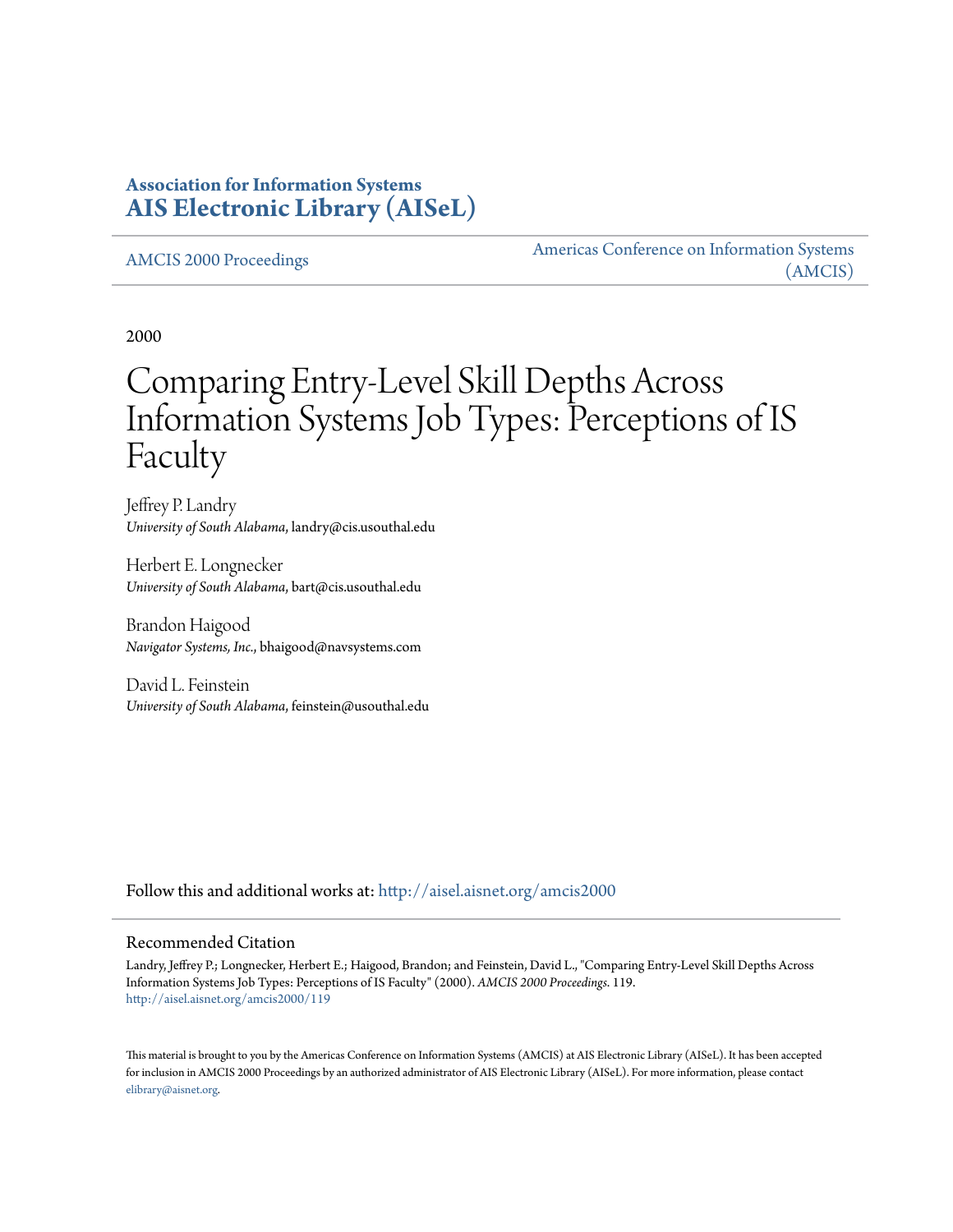# **Comparing Entry-Level Skill Depths Across Information Systems Job Types: Perceptions of IS Faculty**

Jeffrey P. Landry, School of Computer and Information Sciences, University of South Alabama, landry@cis.usouthal.edu

Herbert E. Longenecker, School of Computer and Information Sciences, University of South Alabama, bart@cis.usouthal.edu

Brandon Haigood, Navigator Systems, Inc., Addison, Texas, bhaigood@navsystems.com

David L. Feinstein, School of Computer and Information Sciences, University of South Alabama, feinstein@cis.usouthal.edu

## **Abstract**

This paper compares and contrasts various information systems (IS) job types based on IS faculty perceptions of the skills that comprise each job type. A total of 148 IS academics took part in a skills survey as part of efforts to update of the IS'97 curriculum model (Davis, et al, 1997; Cougar, et al, 1995). IS academics perceive themselves are preparing students for four predominant jobs, the most prevalent one being information systems analyst. The results indicate that individual and team/interpersonal skills are perceived as needing the most depth for each of four job types studied; IS analysts and database analysts are the predominant job specializations perceived among IS faculty; and the network administrator and application developer roles have the most potential as sub-specializations. Future studies must validate these findings against industry perceptions of job types and their skill requirements.

# **Introduction**

Prior research (Trauth and Farwell, 1993) suggested that there has been an increasing trend towards greater job specialization within the information systems profession due a number of changes in the corporate computing environment. Traditionally, the assumption has been that IS professionals moved along a linear career path from programmer to IS analyst to project manager to IS manager, and that a single curriculum could satisfy this progression. The implication of such a view is to suggest that IS curricula need to become more specialized in order to adequately support industry's need for a more specialized workforce.

This study investigates the question of IS specialization by examining the current thought of IS faculty members with respect to the careers for which they are preparing their students. What are the various jobs for which their students are being prepared? What are the skill sets for each of these jobs? Specifically, the goals of this study are two-fold: (1) to identify the predominant IS job types with which IS academics

identify themselves, and (2) to define the skill sets that IS academics believe are associated with each of these job types. "Job type" is the term used here to describe an IS specialization area, based on that specialization's corresponding job in industry. By isolating the various skill depths for different IS jobs, the study may contribute to efforts towards defining a more specialized IS curriculum.

# **Methodology**

A Web-based survey (http://www.is2000.org) was developed to assess the entry-level skill depths for graduates of IS programs as part of efforts to update IS'97. Respondents in the current study were faculty members at universities and colleges worldwide. The respondents were asked to classify themselves according to discipline and job type. The survey sample consisted of 406 faculty members within computing disciplines, of which 148 were classified as belonging to the information systems discipline based on their responses to questions on the survey dealing with the extent to which they identified themselves with descriptions of information systems and information technology disciplines as compared to computer science, software engineering, and computer engineering disciplines. These 148 respondents were used in this study because they represented a IS viewpoint in terms of curriculum issues, since the ultimate purpose of this program of study is to provide a direction for IS curricula.

Once the sub-sample of "true" IS faculty was established, each of the respondents was then classified according to job type. Each respondent was classified based on responses to questions that attempted to match the respondent to a job type thought to be the closest to which he or she was preparing students. Each respondent was asked to select from among a series of job titles and descriptions obtained from an analysis of employment ads. Descriptions of nine IS jobs were obtained: software engineer, database analyst, project administrator, help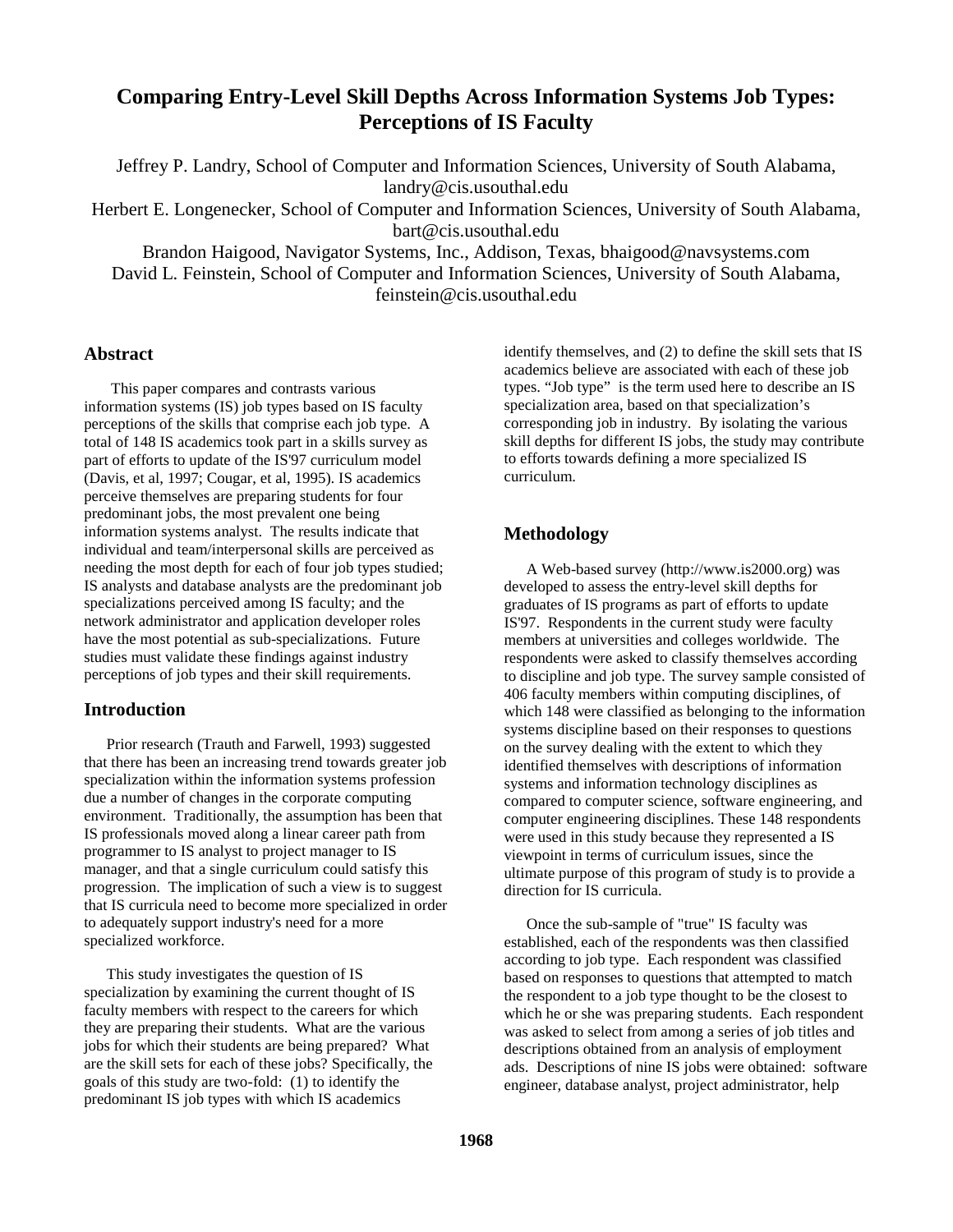| Factor / Skill Area                                              | <b>Factor Loading</b> |
|------------------------------------------------------------------|-----------------------|
| Individual and Team Interpersonal Skills                         |                       |
| Learning to Learn                                                | .703                  |
| Professionalism-self directed, leadership, time mgt              | .699                  |
| Personal Skills-encouraging, listening, being organized          | .675                  |
| Professionalism-committing to and completing work                | .671                  |
| Teams-team building, vision/mission development, synergy         | .652                  |
| Communication-oral, written, multimedia, empathetic listening    | .642                  |
| Ethics-theory/concepts, setting an ethical example               | .641                  |
| Systems Analysis and Design                                      |                       |
| Strategic Utilization of Information Technology                  | .811                  |
| <b>IS Planning</b>                                               | .762                  |
| IT and Organizational Systems                                    | .749                  |
| Information Systems Analysis and Design                          | .640                  |
| <b>Decision Making</b>                                           | .638                  |
| Systems Concepts, Use of IT, Customer Service                    | .635                  |
| <b>Systems Theory and Quality Concepts</b>                       | .604                  |
| Software Development                                             |                       |
| Programming-principles, objects, algorithms, modules, testing    | .796                  |
| Application Development-requirements, specs, developing          | .755                  |
| Algorithmic Design, Data, Object and File Structures             | .747                  |
| Problem Solving-identify problems, systems concepts, creativity  | .539                  |
| <b>Client Server Software Development</b>                        | .493                  |
| Web Development                                                  |                       |
| Web Page Development-HTML, page editors, tools                   | .639                  |
| Web Programming-thin client, asp, ODBC, CGI, E-commerce          | .588                  |
| Project Management                                               |                       |
| Team Leading, Project Goal Setting                               | .822                  |
| Monitor and Direct Resources and Activities                      | .776                  |
| Coordinate Life Cycle Scheduling and Planning                    | .728                  |
| Apply concepts of continuous improvement                         | .701                  |
| Project Scheduling and Tracking                                  | .547                  |
| <b>Business Fundamentals</b>                                     |                       |
| Learning Business Process and Environment                        | .830                  |
| Accounting, Distribution, Finance, HR, Marketing, Production     | .773                  |
| Business Problems and Appropriate Technical Solutions            | .727                  |
| Database                                                         |                       |
| Modeling and design, construction, schema tools, DB Systems      | .755                  |
| Triggers, Stored Procedures, Audit Controls: Design/Development  | .732                  |
| Administration: security, safety, backup, repairs, replicating   | .539                  |
| <b>Systems Integration</b>                                       |                       |
| <b>Computer Systems Hardware</b>                                 | .757                  |
| Networking (Lan/Wan) and Telecommunications                      | .745                  |
| Operating Systems Management-multi platforms/frotocols, NT/ Unix | .736                  |
| Computer Systems Software-OS fundamentals, resource mgt concepts | .731                  |
| LAN/WAN Design and Management                                    | .695                  |
| Systems Configuration, Operation, Administration                 | .589                  |

| Table 1. Factor Analysis of Skill Elements |
|--------------------------------------------|
|--------------------------------------------|

computer engineer. Each respondent was classified as belonging to the job type that was "'least to most like me' for my profession, or for those I train."

needed over the next three years by graduates from IS programs working in their chosen IS job type. The skill elements were organized around nine broad skill areas as defined in the IS'97 curriculum guidelines (Davis, et al,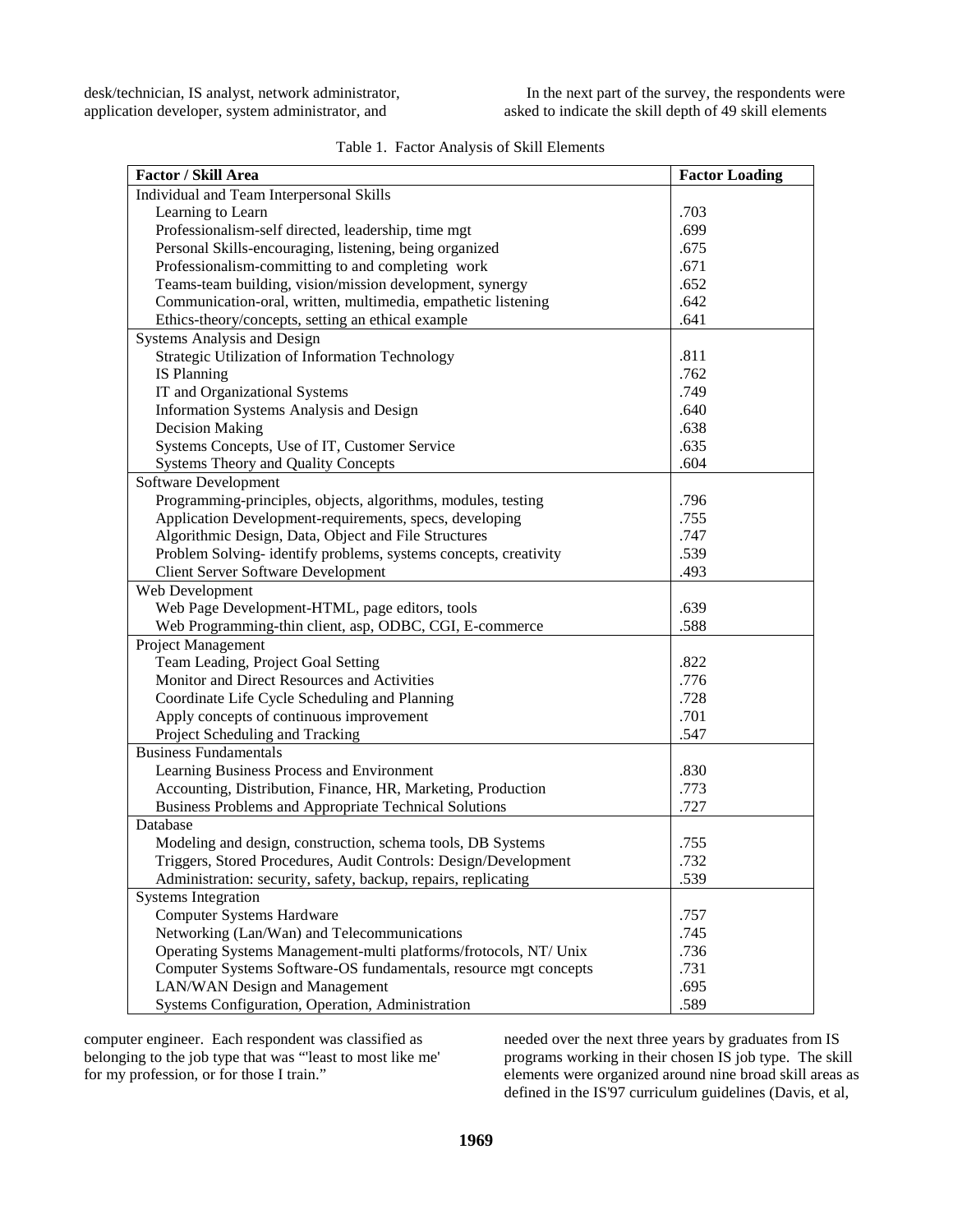1997, p. 48). These nine skill areas are the group of skills that are believed to (1) culminate from the undergraduate educational experience, and (2) most closely match entrylevel expectations. The skill elements within each category were obtained from an analysis of Web-based newspaper employment ads and supplemented with prerequisite skill elements defined in IS'97. On the basis that job ads are a reflection of what skills are valued by employers (Todd, et al, 1995), and in order to reflect currency in the entry-level skill terminology, job ad words obtained in October 1999 were mapped into categories within the nine major skill areas.

The term "skill depth" is used to describe the level of understanding of a learning objective. Skill depth is represented as a hierarchy, beginning with knowledge/recognition and differentiation, and then proceeding upward to comprehension, application, analysis, synthesis, and evaluation (Bloom, 1956). The actual levels used in the survey were taken from IS'97 and adapted from Bloom. For each entry-level skill element, the respondent was asked to rate the depth of skill associated with the chosen job type as follows:

0 - **No Knowledge Required**

- 1 **Recognition** of element
- 2 **Differentiate** among knowledge elements
- 3 **Use** knowledge, with hints, direction and assistance

4 - **Apply** knowledge to new problems without assistance

Factor and reliability analyses were performed on the entire data set of 406 respondents, using SPSS 8.0 for Windows, to assess construct validity. Specifically, the questionnaire items were tested to determine if they fell into the higher level skill categories as intended and behaved as reliable measures of those categories. A

skill factors resulted. All of the items had factor coefficients of .5 or higher and no cross-loadings onto other factors. See Table 1. The (Cronbach's alpha) reliability estimates on each of the factors were, with one exception, all .80 or higher, which exceeds Nunally's (1978) acceptability threshold. The lone exception was the lone two-item construct, which had a value of .76. This fell within Nunally's suggested range of .6 to .8 for research in a new area.

Table 2. Predominant Job Types Identified by IS Faculty

| <b>Job Type</b>              | <b>Frequency</b> | <b>Percent</b> |
|------------------------------|------------------|----------------|
| <b>Information Systems</b>   | 61               | 41.2           |
| Analyst                      |                  |                |
| Database Analyst             | 22               | 14.9           |
| <b>Application Developer</b> | 18               | 12.2           |
| Network Administrator        | 16               | 10.8           |
| Project Administrator        | 6                | 4.1            |
| System Administrator         | 6                | 4.1            |
| Other                        | 19               | 12.8           |
| Total                        | 148              | 100            |

Due to the highly acceptable results from the factor and reliability analyses, the eight higher-level skill categories were chosen as the units of analysis. Each of the various job types identified were then compared and contrasted according to the skill depths for the jobs perceived by the 148 "true" IS faculty members responding to the survey.

## **Results**

The results showed that IS academics, by far, perceive that they are training students to become information systems analysts. Database analyst was the next most popular choice, followed by application developer and network administrator. These four job types, because they all had significant numbers of respondents, were

| <b>Skill Category</b>             | No. of items | N   | <b>Mean</b> | Std. Dev. | Cronbach's Alpha |
|-----------------------------------|--------------|-----|-------------|-----------|------------------|
|                                   |              |     |             |           |                  |
| Individual and Team/Interpersonal |              | 126 | 3.6         | .60       | .88              |
| Skills                            |              |     |             |           |                  |
| <b>System Analysis and Design</b> |              | 144 | 3.2         | .55       | .90              |
| Software Development              |              | 130 | 3.1         | .78       | .81              |
| Web Development                   |              | 131 | 3.1         | .85       | .76              |
| <b>Project Management</b>         |              | 128 | 3.1         | .90       | .92              |
| <b>Business Fundamentals</b>      | 3            | 144 | 3.0         | .79       | .92              |
| Database                          | 3            | 133 | 2.9         | .82       | .85              |
| <b>System Integration</b>         | 6            | 127 | 2.7         | .83       | .88              |

Table 3. Faculty Perceptions of Entry-Level Skills (Aggregate)

confirmatory factor analysis using varimax rotation and the maximum likelihood estimation technique resulted in most of the items factoring as intended. A total of eight

further analyzed with respect to perceived skill depths. The frequency of each job type, as aggregated from respondent data, is reported in Table 2.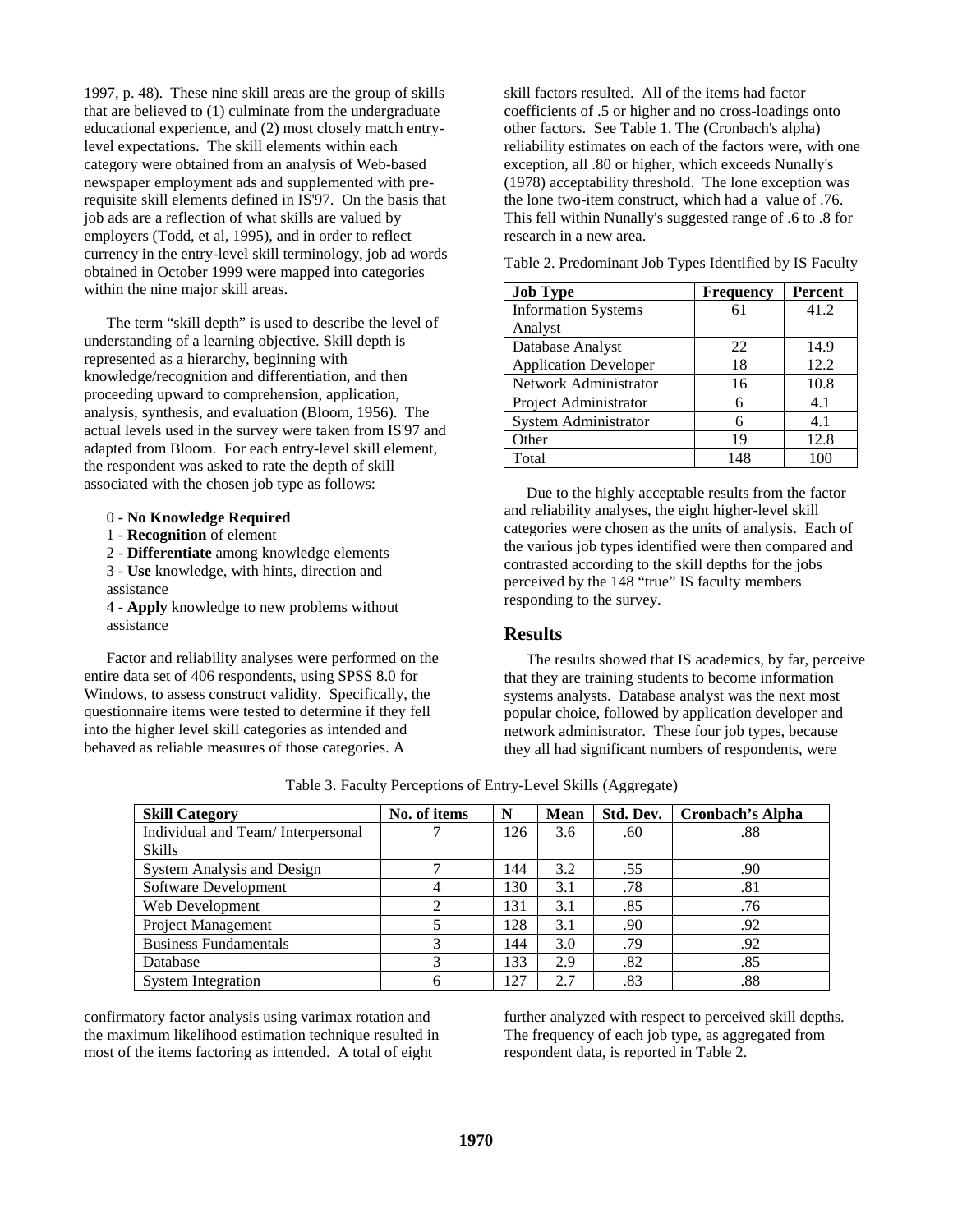The next phase of data analysis examines skill depths in general and for each job type. First, the skill depths for each of the eight skill categories were estimated for the aggregate of 148 IS faculty respondents (see Table 3). Then, the perceived skill sets for each of four job types were evaluated. See Table 4 and Figure 1.

across all skill categories. IS analysts and database analysts also had fairly consistent skill depths across all areas as well. This would suggest that the current entrylevel skill areas, as defined in IS'97, are well designed for the analyst role, or else the respondents believed that it is the nature of the analyst role to know a lot about everything.

|                              |                   | <b>Network</b>               | <b>Database</b> | <b>Application</b> |
|------------------------------|-------------------|------------------------------|-----------------|--------------------|
| <b>Skill Category</b>        | <b>IS Analyst</b> | <b>Administrator Analyst</b> |                 | <b>Developer</b>   |
| Individual and Team/         | 3.6               | 3.4                          | 3.7             | 3.3                |
| <b>Interpersonal Skills</b>  |                   |                              |                 |                    |
| System Analysis and          | 3.3               | 3.3                          | 3.2             | 2.9                |
| Design                       |                   |                              |                 |                    |
| Software Development         | 3.2               | 2.5                          | 3.3             | 3.4                |
| <b>Business Fundamentals</b> | 3.2               | 2.9                          | 3.1             | 2.7                |
| <b>Project Management</b>    | 3.2               | 2.9                          | 3.3             | 2.3                |
| Database                     | 2.9               | 2.4                          | 3.3             | 2.8                |
| Web Development              | 2.9               | 3.0                          | 3.2             | 3.2                |
| <b>System Integration</b>    | 2.5               | 3.5                          | 2.6             | 2.4                |

| Table 4. Faculty Perceptions of Entry-Level Skills by IS Job Type |  |  |  |  |  |
|-------------------------------------------------------------------|--|--|--|--|--|
|                                                                   |  |  |  |  |  |

As Table 2 indicates, the skill category individual and team/interpersonal skills was rated by IS faculty as needing the most depth for all types of students. This is not surprising since these types of skills are consistently being mentioned by industry as the most important skill of all new hires.

When the skill depths were broken down by job type, ANOVA and post-hoc t-tests were performed using SPSS to determine similarities and differences in skill depths among jobs. With respect to individual and team/interpersonal skills, there were no statistically significant differences detected, as respondents preferred high skill depth for all four job types. With respect to systems analysis and design skills, the IS faculty who identified themselves as IS analysts preferred more depth than respondents who identified themselves as application developers. In the area of software development, IS faculty who responded as network administrators preferred less skill than all three other job types. The business fundamentals and web development skill areas revealed no statistically significant differences among the job types. Database analysts preferred more database skill than did network administrators. Application developers preferred less project management skill than both IS analysts and database analysts. Finally, and predictably, network administrators preferred more systems integration skill than the other three job types.

Faculty respondents who identified themselves as IS analysts and database analysts were most alike with no statistically significant differences among skill depths

Network administrators and application developers are the most "specialized" in their own ways. Network administrators prefer less software development skill than the other job types, while more system integration skill than all other job types. The implication is that network administrators should focus less on programming courses and more on system integration courses. Application developers, interestingly, were noteworthy in that they did not prefer more skill than any other job type in any area, including the area of software development. However, application developers did perceive less of a need for skill in certain areas. In particular, application developers preferred less of a need for systems analysis and design skill than did IS analysts, and less in project management than did both the IS analyst and the DB analyst.

## **Conclusions**

Implications for curriculum development include providing useful information for developing specializations, and how to address the different needs of various IS job types. The primary specialization areas preferred by current IS faculty, in order of popularity, include: IS analyst, application developer, database analyst, and network administrator. The findings suggest that course offerings for IS analysts and database analysts ought to be similar, and that the network analyst needs considerably more training in the system integration area than the other three areas. A surprising finding was that application developers perceived less of a need for project management skill and systems analysis and design skill than did the other job types. The respondents seemed to